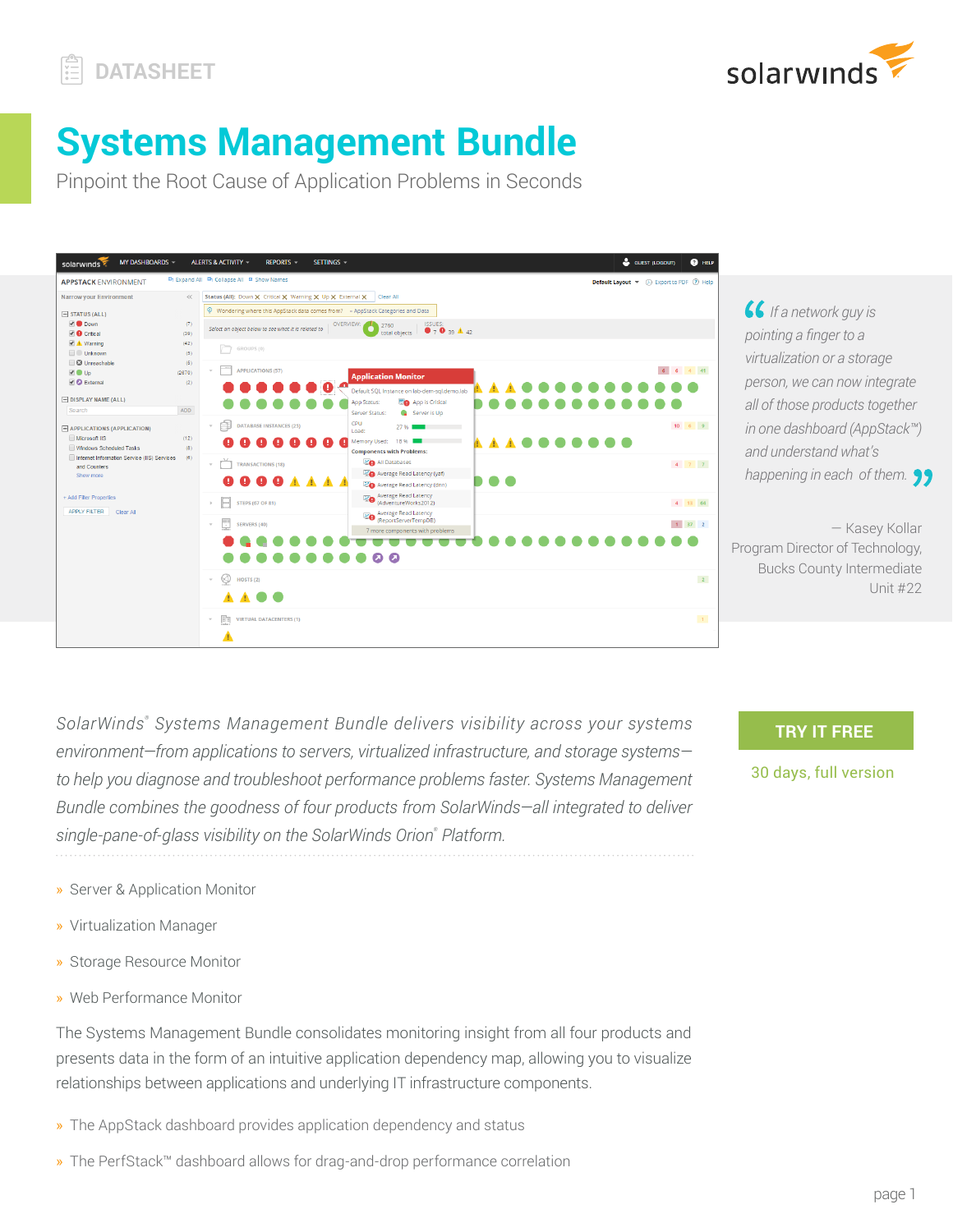

# SYSTEMS MANAGEMENT BUNDLE AT A GLANCE

The Systems Management Bundle provides:

- » End-to-end visibility across various technology silos
- » Support for multiple technology vendors
- » Pre-built integration, including automated and contextual visibility that extends management across apps, database, server, virtual layer, and storage infrastructures
- » Quick and easy setup and customization; add the dashboard to your NOC view in no time

# APPSTACK AND PERFSTACK DASHBOARD DIFFERENTIATORS

The AppStack and PerfStack dashboards work together help to pinpoint and correlate application and system performance bottlenecks. The AppStack dashboard dynamically links applications and its dependent infrastructure highlighting node status. The PerfStack dashboard expands upon AppStack by allowing you to drag, drop, chart, and correlate these application and infrastructure nodes in a single timeline. Using a timeline slider, you can go back in time to identify patterns and help define what's normal. Networking nodes can also be added for performance analysis while using the PerfStack dashboard.

### Server & Application Monitor

Comprehensively monitors the health and status of multi-vendor server hardware and hundreds of applications out-of-the-box including SQL Server®, Exchange™, IIS™, Active Directory®, Office 365°, and more. See a list of supported applications [here](http://www.solarwinds.com/sam/suported-vendors.aspx).

- » Proactively manage IT hardware and software assets with built-in IT asset management capabilities
- » Monitor the availability, high-level CPU, and memory of VMware® and Hyper-V® hosts and virtual machines to provide basic statuses
- » Support hybrid IT environments with built-in AWS® infrastructure monitoring and the ability to deploy into cloud provider via agent or agentless deployment

### Virtualization Manager

- » Performance monitoring, capacity planning, configuration, VM sprawl detection, VDI, and chargeback for troubleshooting and optimizing a VMware or Hyper-V environment
- » Alerts about configuration issues and performance problems across virtual clusters, hosts, and datastores
- » Uses baseline thresholds to alert on performance discrepancies on clusters, hosts, VMs, and datastores
- » Actionable intelligence provides recommendations for optimal server performance and placement

## **TRY IT FREE**

30 days, full version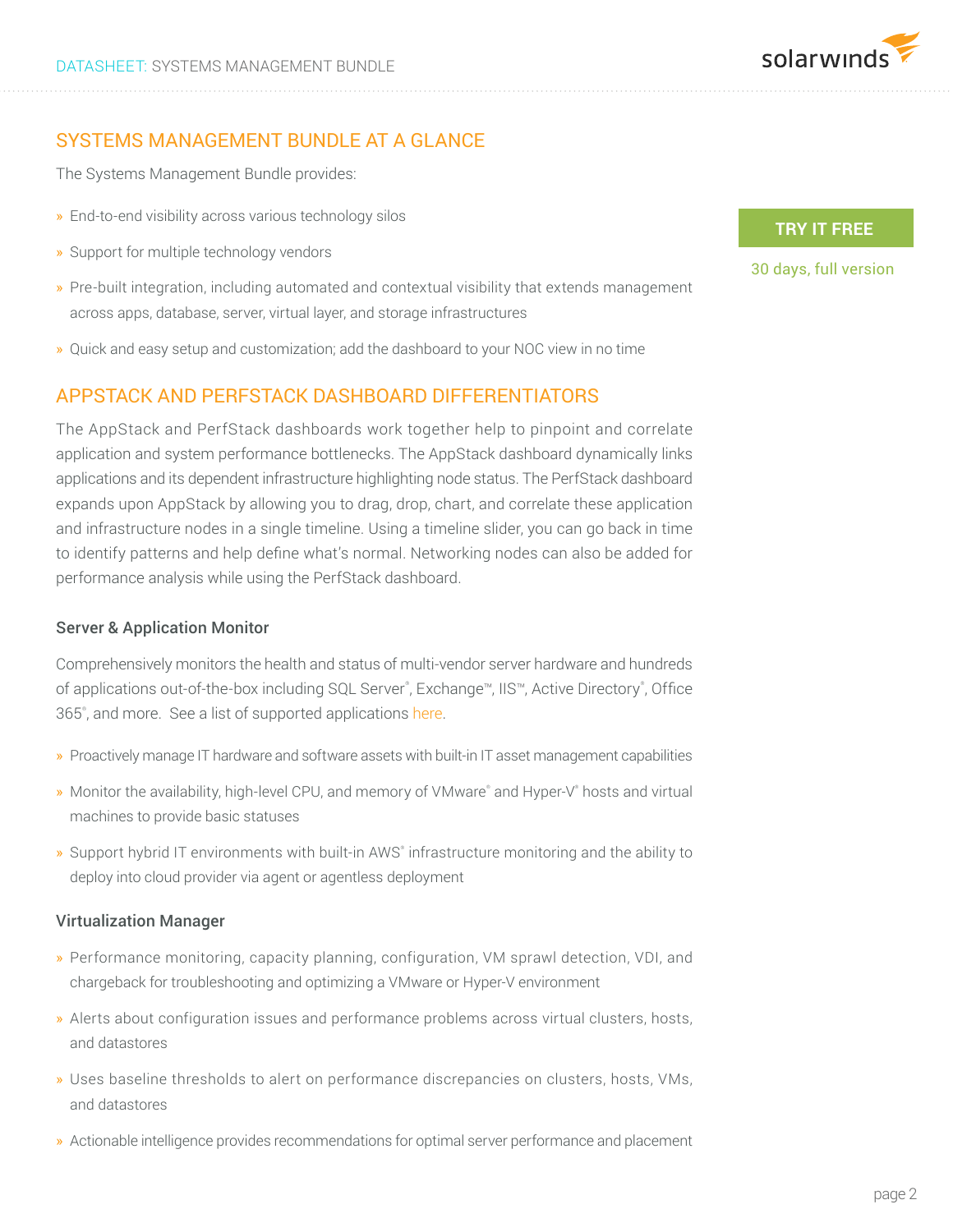

## Storage Resource Monitor

- » Real-time storage performance visibility into heterogeneous SAN and NAS arrays
- » Storage monitoring capabilities for LUNs, disks, storage pools/RAID groups, storage arrays
- » Comprehensive alerting and reporting capabilities for reporting on configuration and asset information, storage grouping, etc.
- » Multi-vendor array support for most major storage vendors including EMC®, NetApp®, Dell®, and LSI arrays

## Web Performance Monitor

- » Monitoring of user experience and overall performance of websites and web applications
- » Detailed information about website load times, front-end components, user experience for complete transactions, page load speeds by location, heavy page elements, etc.
- » Agentless user experience testing from multiple locations inside or outside your firewall

#### Systems Management Bundle Deployment Guide

For more information about solution prerequisites, technical specs, configuration, and customization, please see the [Systems Management Bundle Deployment Guide](http://www.solarwinds.com/register/registrationb.aspx?program=20111&c=70150000000PBbo).

## TRY BEFORE YOU BUY. DOWNLOAD A FREE TRIAL!

Don't just take our word for it. At SolarWinds, we believe you should try our software before you buy. That's why we offer free trials that deliver full product functionality. Simply download and install the software, and let the wizard help you discover your applications and underlying infrastructure. Once complete you will have out-of-the-box dashboards, alerts, reports, and more. It's just that simple.

## **TRY IT FREE**

30 days, full version